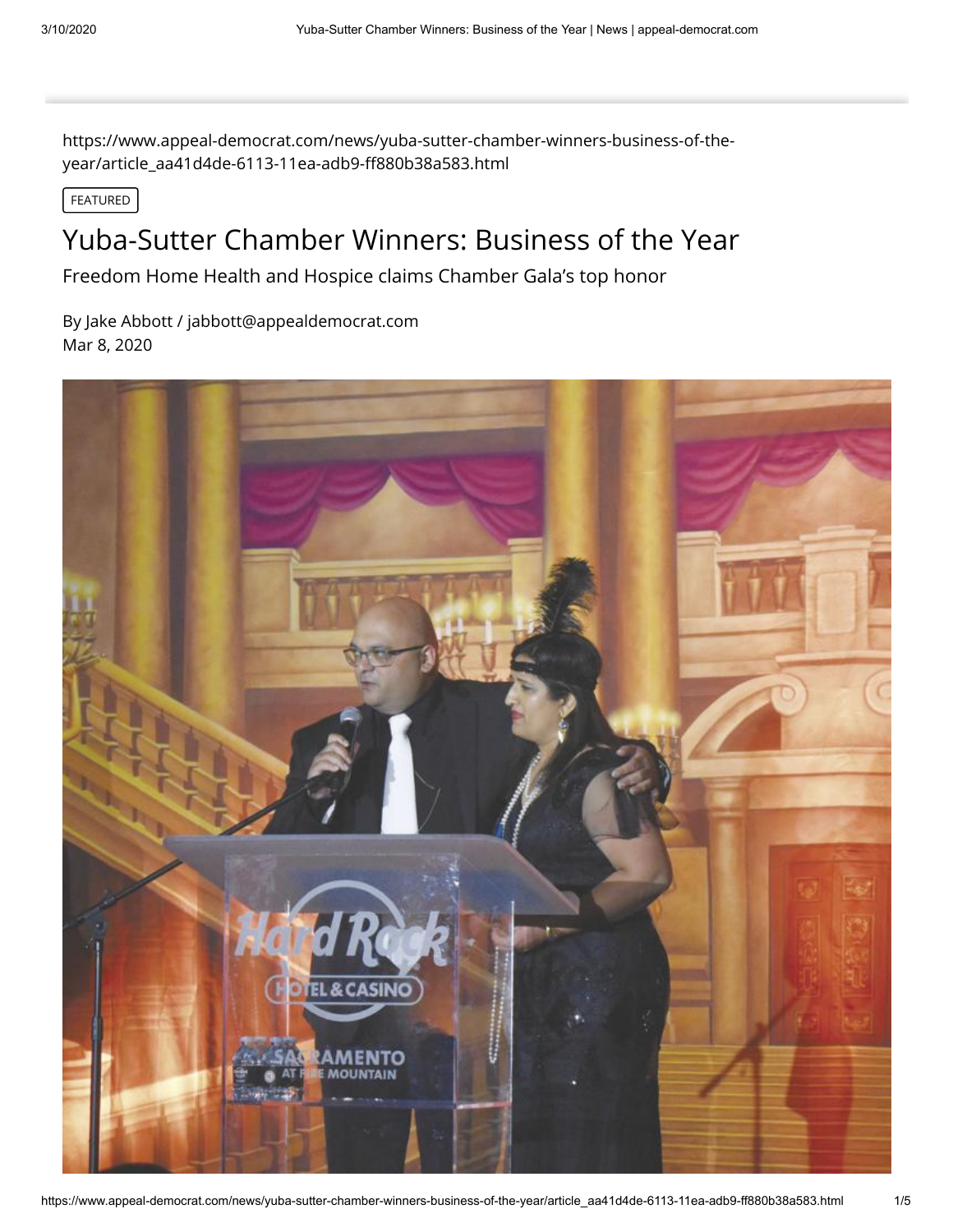**Dr. Gurprit "Sabi" Bains and Harsharan Bains, owners of Freedom Home Health and Hospice Care Services, accept the Business of the Year Award during the Yuba-Sutter Chamber of Commerce Gala.**

Ruby Larson/Appeal-Democrat

**(Editor's note:** This is part of a series of articles by Appeal reporters concerning honorees at the Yuba-Sutter Chamber of Commerce Gala last week.)

When Freedom Home Health and Hospice was created in 2014, its focus was initially on charitable care.

A team of about four people working out of a 600-square-foot building set out to provide that additional level of care for Yuba-Sutter residents.



By early 2017, the business received formal approval to provide home health and hospice services, which was the starting point for its significant growth. Today, the more than 100 staff members have helped the business grow to be one of the biggest of its kind in the area.

Last month, the business was recognized as the 2019 Business of the Year by the Yuba-Sutter Chamber of Commerce during its annual gala.

"It was a surprise. We weren't prepared for it," said Dr. Gurprit Bains, founder and president of Freedom Home Health and Hospice. "Like any successful business, it's the people that work behind the scenes that make it successful. We have a great team and staff. What we do, I think it's God's work, and the people that carry out that work are some of the best humans that are on this earth."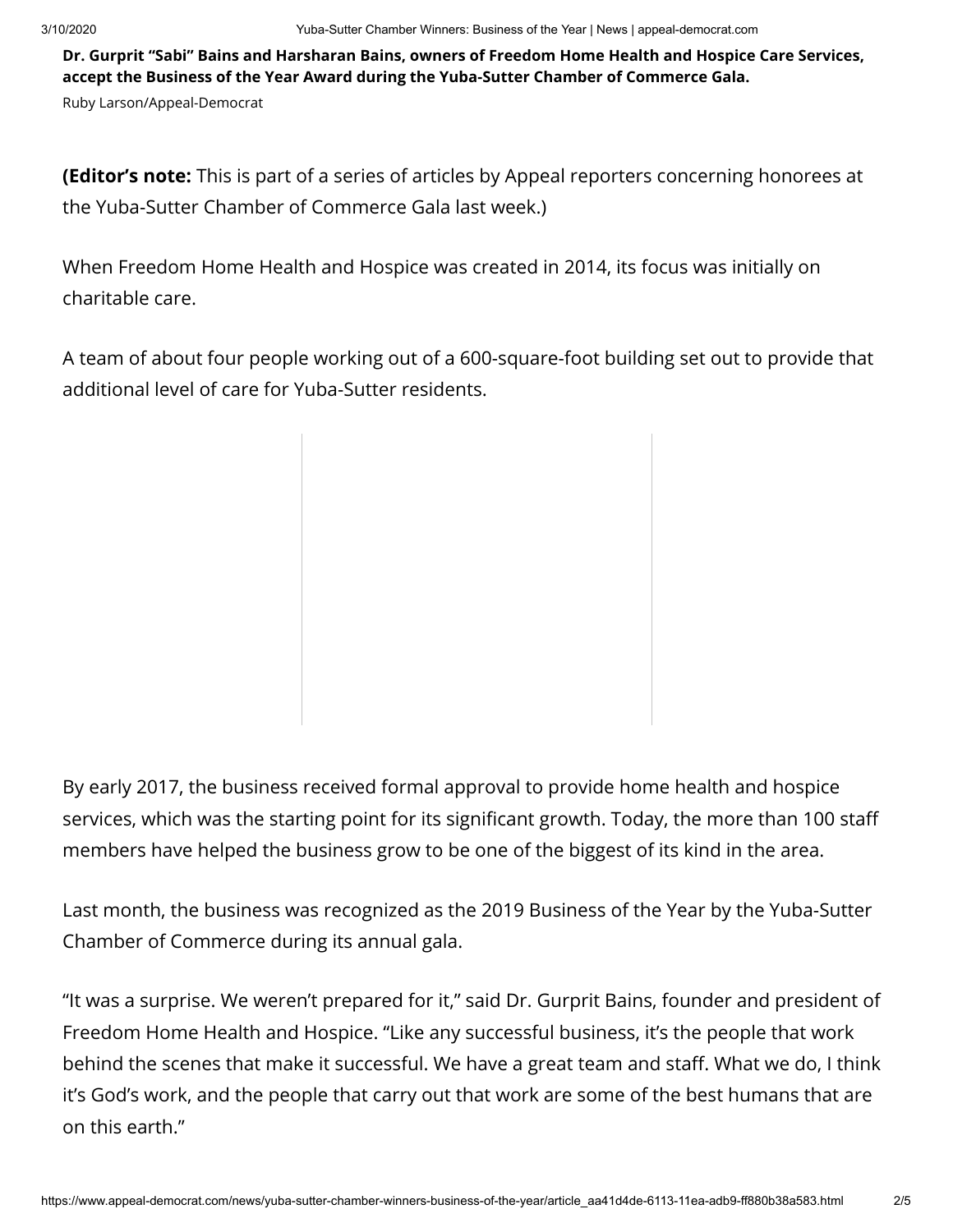On the home health side of things, staff help treat patients where they are to get them back to full health. Hospice is comfort care, mostly for elderly patients, to help with the final phase of life.

Chamber CEO Marni Sanders said something that truly stood out with the business was their employee growth over the years, going from a small staff of less than 10 to more than 100 in six years.



"Their impact on jobs and the economy is signicant. They are also an incredible community partner and participate in building our community up," Sanders said. "...Freedom offers an invaluable service to our community and contributes to its overall health. They provide personalized, affordable and compassionate care in the comfort of a patient's own home, which certainly helps to promote and enhance one's quality of life."

A lifelong Yuba-Sutter resident, Bains said he wanted to create a business that was more than just a home health and hospice agency but a community resource as well.

"We just wanted to make a difference, to create good jobs and to help the local economy and community with services that are needed," he said. "We want to make our hometown a better place to live."

In addition to his staff, he credits his family for allowing him to go after his dream and vision, and the cities of Yuba City and Marysville who have shown tremendous support for the business.